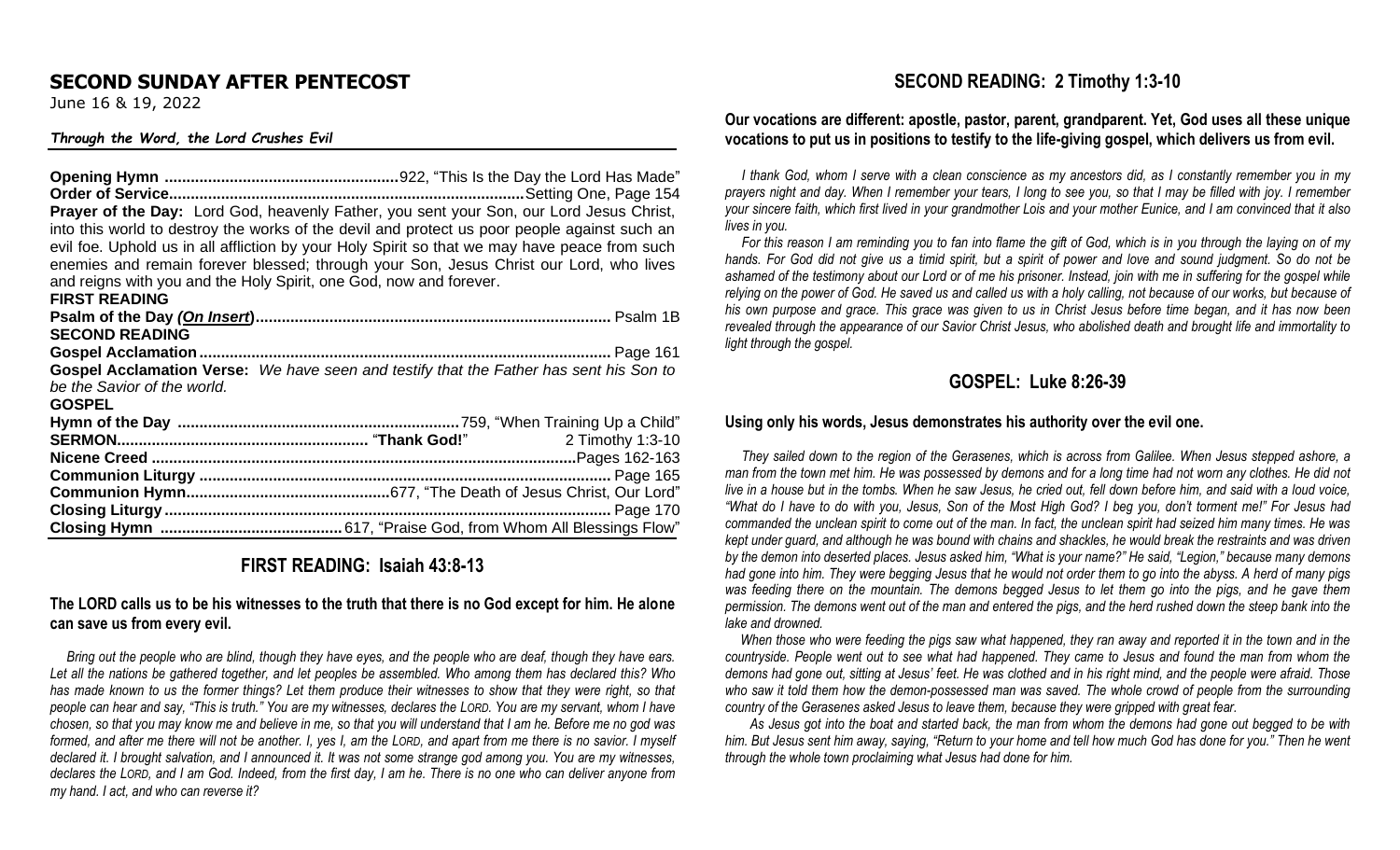## **ANNOUNCEMENTS**

**COMMUNION:** Because of the confessional nature of the Lord's Supper which is offered today, we invite forward those who are members of a WELS or ELS congregation. If you have questions about the Lord's Supper, please speak to the pastor.

**HEAD USHERS THIS WEEK:** Don Koch/Doug Schulz; next Sunday: Ross Schultz/Wayne Schultz

**ORGANISTS!!** The **July** schedule is hanging on the **SCHOOL** bulletin board. Please look at your calendars in the near future and sign up for the date(s) you are willing to play for us. Thank you!

**SPECIAL VOTERS' MEETING:** A Special Voters' Meeting has been scheduled for **Sunday (TODAY), June 19,** immediately following the worship service. The purpose of the meeting is to approve expenditures for bat removal clean-up services as well as for the parking lot repair/replacement project. All voting members are encouraged to attend!

**CAMP PHILLIP SUNDAY: TODAY** we will be taking a free-will offering in support of Camp Phillip. Our congregation is currently a member in Camp Phillip's organization and in order to maintain this membership we collect donations once a year from our congregation. Membership in this organization gives our members a 10% discount on all camping fees. We hope you will consider supporting this fun and unique ministry!

**WORSHIP IN THE PARK:** Our worship service next **Sunday, June 26,** will take place at **9:00 AM** at the **Iron Ridge Firemen's Park.** Following the service, a potluck dinner will be served. Hot sandwiches will be provided; however, we are looking for additional food items to supplement the meal. We are also looking for helpers to set up, serve, and clean up. If you are willing to help in any way, please sign up on the sheet posted on the church bulletin board. Please also note that the evening worship service on **Thursday, June 23, WILL** also be held at the normal time of **7:00 PM** at St. Matthew's.

**ALTAR FLOWERS:** The flowers on the altar this week are given to the glory of God by Janet Moldenhauer, the Daryl & Penny Moldenhauer Family, the Mike & Jenny Moldenhauer Family, Lyle Moldenhauer, and the Brian & Cheri Youngbeck Family in loving memory of Marvin Moldenhauer.

**HAPPY FATHER'S DAY!** We wish all our fathers a very happy and blessed Father's Day this Sunday!

## **OUR GIFTS TO THE LORD**

**Attendance:** Thursday: 18; Sunday: 86 **Offerings:** \$4,768.60  *(Budget Amount Needed Each Week: \$6,661.00)* **Special Funds:** Debt Retirement: \$100.00; Undesignated Memorials: \$10,115.00 **Memorials:** In Memory of Otto Fiedler: \$10,000.00 (*Undesignated*); In Memory of Clarence Wendorff, Charles Wendorff, Chester Wendorff, Greg Wendorff, Brian Wendorff, Heidi Tunak, and Cheryl Alexander: \$115.00 (*Undesignated*)

# **OUR WEEK AT ST. MATTHEW'S**

| Sunday:      | (Camp Phillip Free-Will Offering)<br><b>SPECIAL VOTERS' MEETING - Immediately following</b><br>worship service<br><b>Father's Day</b> |  |
|--------------|---------------------------------------------------------------------------------------------------------------------------------------|--|
| Thursday:    |                                                                                                                                       |  |
| Fri. & Mon.: | <b>SCHOOL - FLOORS BEING WAXED</b>                                                                                                    |  |
| Sunday:      | <b>Outdoor Worship Service (@ Firemen's</b><br>9:00 AM<br>Park)<br>Dotluck Dinner Immodiately following convice                       |  |

*Potluck Dinner – Immediately following service*